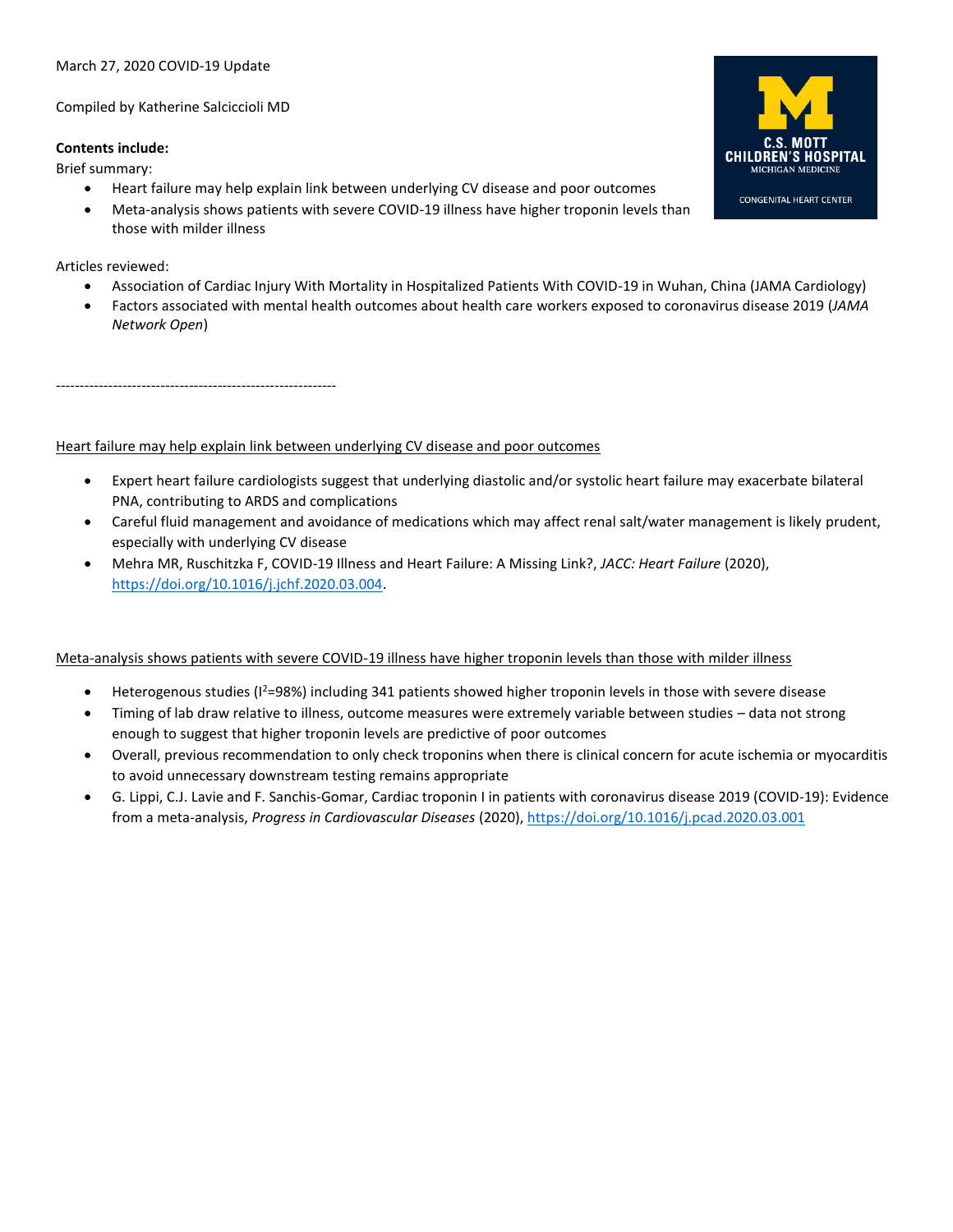| <b>Article Title:</b> | Association of Cardiac Injury With Mortality in Hospitalized Patients With COVID-19 in Wuhan,<br>China                                                                                                            |
|-----------------------|-------------------------------------------------------------------------------------------------------------------------------------------------------------------------------------------------------------------|
| <b>Authors:</b>       | Shi S, Qin M, Shen B et al.                                                                                                                                                                                       |
| <b>Full Citation:</b> | Shi S, Qin M, Shen B et al. (2020). Association of Cardiac Injury With Mortality in Hospitalized<br>Patients With COVID-19 in Wuhan, China. JAMA Cardiol. ePub 25 March 2020.<br>doi:10.1001/jamacardio.2020.0950 |

### **Study Question**:

Is there an association between cardiac injury and mortality in patients with COVID-19?

# **Methods**:

- Retrospective cohort study of all COVID-19 positive patients admitted at a single Wuhan hospital 1/20/20-2/10/20
- Cardiac injury was defined as hs-troponin level about the 99<sup>th</sup> percentile regardless of clinic/imaging findings
- Cases without troponin and CK-MB labs checked at any time during hospitalization were excluded, leading to 416 patients included out of 645 COVID+ patients admitted during the study period
- NOTE: the majority of patients remained in-hospital at the conclusion of the study (76.7% including 46.3% of those with cardiac injury and 72.2% of those without)

# **Results**:

- Patients with cardiac injury on admission were likely to be older, have chest pain on admission, have underlying history of at least one of HTN/CAD/CVA/HF/COPD/cancer, have PNA on imaging, and have other lab abnormalities associated with more severe disease (ie lymphopenia, AKI)
- Cardiac injury on admission was associated with higher rates of ARDS (58.5% vs 14.7%, p<0.001) and mortality (51.5% vs 4.5%, p<0.002)
- Other than ARDS, cardiac injury was the only RF analyzed in this study found to be significantly associated with mortality on multivariable Cox regression analysis which included age, comorbidities, AKI on admission, BNP)

### **Conclusion**:

Cardiac injury is common in hospitalized COVID-19 patients and is independently associated with higher risk of in-hospital mortality

# **Perspective:**

While this study suggests that cardiac involvement during COVID-19 correlates with poorer outcomes, the lack of echocardiography or trended lab values provides limited insight into why this might be the case or what could be done to mitigate the risk. Additionally, a large portion of the study group was still admitted at the time of publication, limiting the accuracy of in-hospital mortality as an endpoint – this is reflected in the lack of significance of age and underlying comorbidities as RFs for death, which have been consistently shown in multiple other larger, multicenter trials.

# **Summary Written by:**

Katherine B. Salciccioli MD

**Topic Areas:** COVID-10, cardiac injury